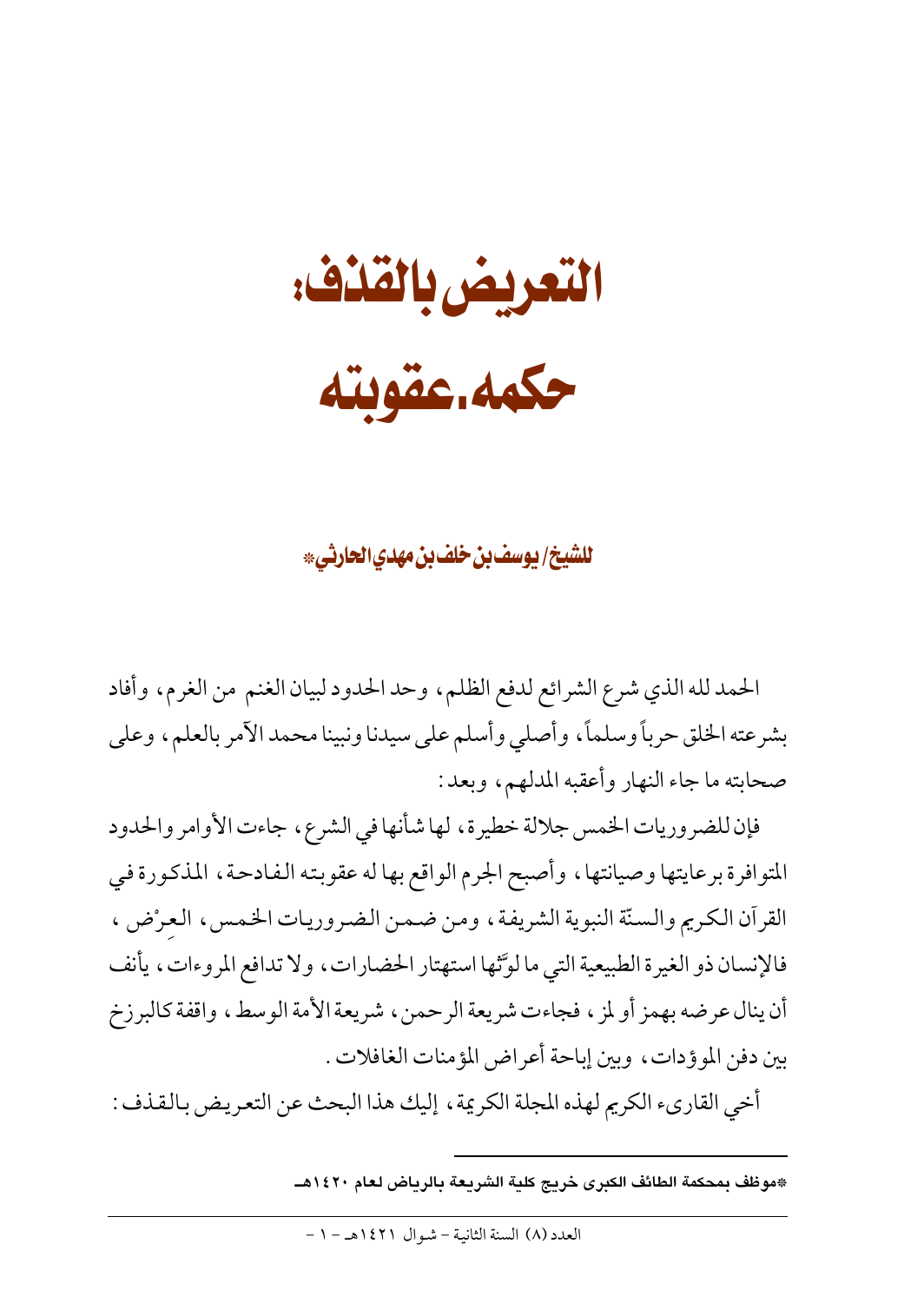#### التعريض بالقذف، حكمه.عقوبته

حكمه، وعقوبته، وهو مهم جداً، لأن التصريح قليل والتعريض كثير، والتصريح قليلة ألفاظه، والتعريض كثيرة إيماءاته وإشاراته، والتعريض سبيل أكثر من في الأرض، والتصريح يهابه من أدرك أهمية العرض، بحثته واختصرته مستهدفاً الفهم، واجتنبت الإطالة خشية الوهم، وبالله وحده التوفيق.

# المحث الأول تعريف القذف والتعريض لغة واصطلاحاً

القذف لغة : مأخوذ من الفعل قذفَ، أي رمي فتقول قذف بالحجارة يقذف، أي رمي بها. (١)

وفي لسان العرب: «والقذف الرمي بالسهم والحصي والكلام وكل شيء» . (٢) إذاً الرمي بالكلام قذف، ولذلك قال تعالى: ﴿وَالَّذِينَ يَرْمُونَ الْمُحْصَنَاتِ﴾(٣)، والمقصود بها أن الشتم بهذه الفاحشة الخاصة قذف . (٤) واستعير له اسم الرمي لأنه أذية بالقول، كما قال النابغة :

وجرح اللسان كجرح اليد

وقال أخر :

- بريئاً ومن أجل الطويٍّ رماني رماني بأمر كنت منه ووالدى أما القذف اصطلاحاً، فاختلف الفقهاء في تعريفه ، فقال الحنفية : هو رمي بالزنا(٥) ، وعرّفه المالكية بقولهم : نسبة أدمى مكلف غيره حراً عفيفاً مسلماً بالغاً أو صغيرة تطيق الوطء لزنا أو قطع نسب مسلم(٦) وقال الشافعية : الرمي بالزنا في معرض التعيير(٧)
	- (١) القاموس المحيط، مادة قذف. (٢) لسان العرب مادة قذف. (٣) النور ٤. (٤) فتح القدير ٤٤/ ٩.
	- (٥) شرح فتح القدير ٣١٦/٥، ط، مصطفى الحلبي ١٣٧٧هــ.
		- (٦) حاشية الدسوقي ٣٦٠/٦.
		- (٧) نهاية المحتاج ١٥٥/٤ ط، مصطفى الحلبي ١٣٧٧هـ.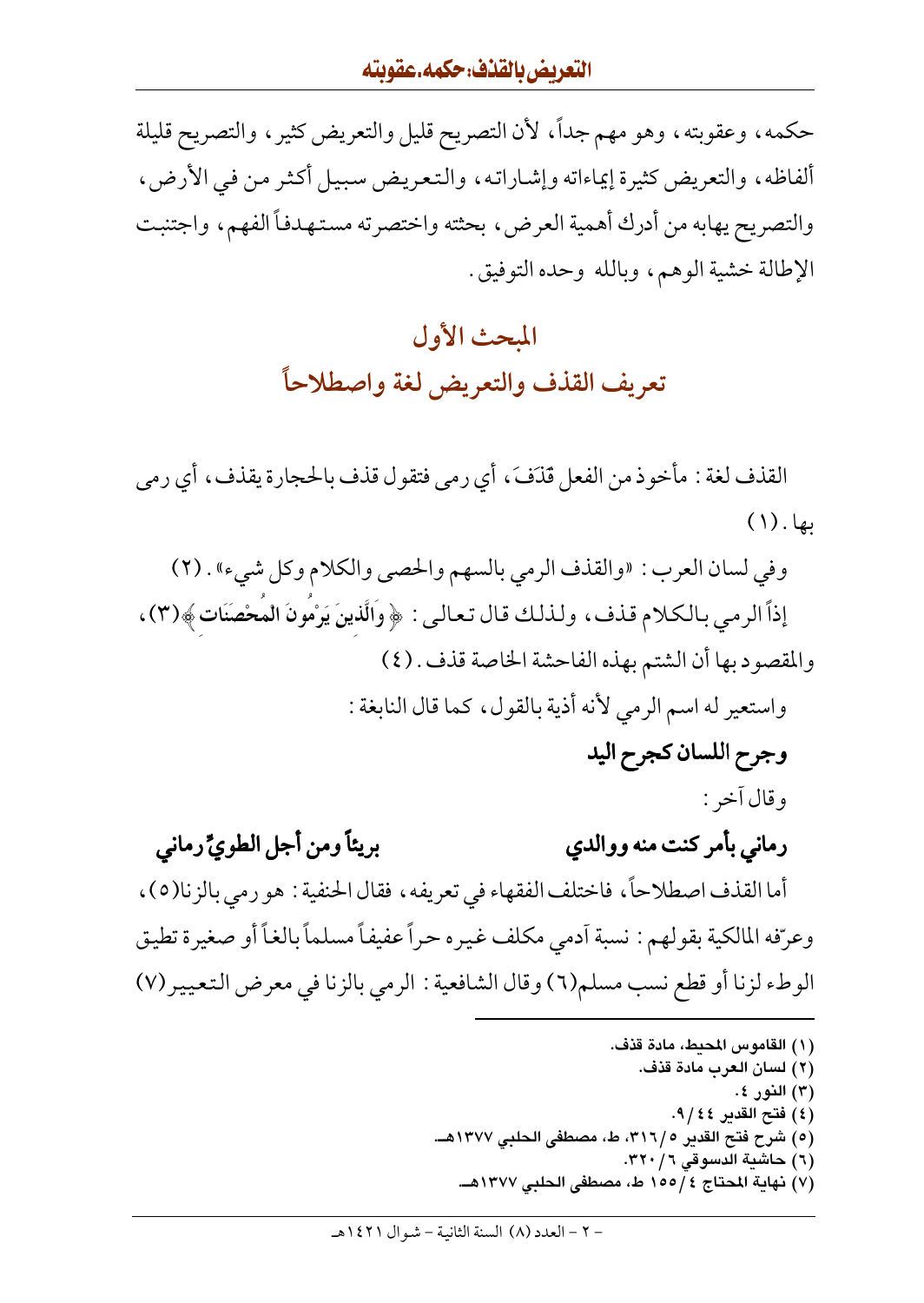وعرّفه الحنابلة بهذا : هو الرمي بزنا أو لواط أو شهادة به عليه ولم تكمل البينة . (٨) والتعريض لغة : خلاف التصريح . (٩) وفي لسان العرب : عرّض بالشيء لم يبينه ، وعرَّض لفلان وبه : إذا قال فيه قولاً وهو يعيبه، والمعارض التورية بالشيء عن الشيء . (١٠) اصطلاحاً: ما يفهم به السامع مراده من غير تصريح . (١١) وقيل : هو كلام له وجهان من صدق وكذب أو ظاهر وباطن . (١٢)

> المبحث الثاني أمثلة على ألفاظ التعريض

أشهر مثال عند الفقهاء، والذي حكم به عمر بن الخطاب رضيي الله عنه بأنه من القذف(١٣)، هو قولهم في معرض الخصام: ليست أمي بزانية أو أبي(١٤)، ومعناه ومفهوم المخالفة منه إن أباك زان أو أمك .

وكذلك يا حلال بن الحلال، وما أنت بزان، وما يعرفك الناس بالزنا(١٥)، فهذه فيها تعريض بالقذف وإن كان ظاهرها المدح ، مثل قوله تعالى في أبي جهل : ﴿ ذَقْ إِنَّكَ أَنتَ العَزِيزُ الكَرِيمُ ﴾(١٦) وقال حكاية عن مريم : ﴿ يَا أَخْتَ هَارُونَ مَا كَانَ أَبُوك امْرَأَ سَوْء وَمَا كَانَتْ أَمَّك بَغيًّا ﴾(١٧)، فمدحوا أباها ونفوا عن أمها البغاء، أي الزنا، وعرضوا لمريم بذلك، وقد حبس عمر بن الخطاب رضي الله عنه الحطيئة لما قال :

> (٨) كشاف القناع ١٣٢/٦. (٩) القاموس المحيط مادة عرض. (١٠) لسان العرب مادة عرض. (١١) كتاب التعريفات ٦٢. (١٢) مفردات ألفاظ القرآن ٢٠٥. (١٣) سبأتي لاحقاً. (١٤) شرح فتح القدير ٢٠٤/٥. المغنى ٢٩٢/١٢. (١٥) المغنى ١٢/ ٢٩٣، كشاف القناع ١٤٢/٦. (١٦) الدخان ٤٩. (١٧) مربم ٢٨.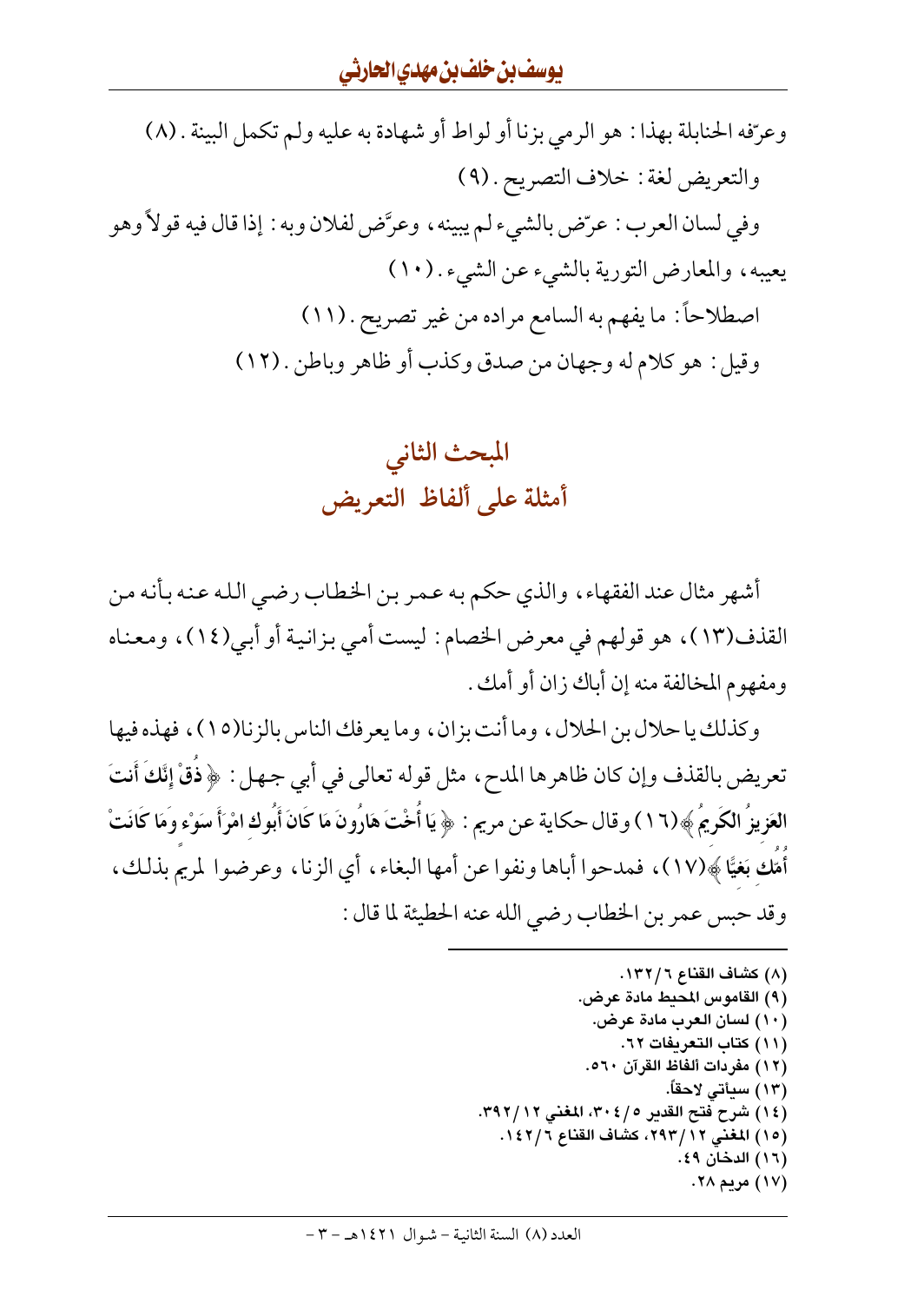#### التعريض بالقذف، حكمه.عقوبته

واقعد فإنك أنت الطاعم الكاسي دع المكارم لا ترحل لبغيتها فإنه شبه المهجو بالنساء في أنهن يطعمن ويكسون . (١٨) فهذه الأمثلة التي مضت هي التي يوردها الفقهاء ، في معرض خلافهم عن التعريض في القذف، وقد اختلفوا في هذه الألفاظ هل هي قذف أو لا؟ وهو ما سيأتي في الصفحات المقبلة .

# المحث الثالث الأقوال في المسألة وأدلتها

اختلف في هذه المسألة على قولين : القول الأول : للإمام مالك، وهو إن المعرض يحد، إذا كان غير أب إن فهم تعريضه بالقرائن كالخصام ونحوه(١٩)، وهو رواية عن الإمام أحمد، وقيل إنه رجع عنها . (٢٠) القول الثاني : لأبي حنيفة والشافعي، وهو رواية عن الإمام أحمد، إنه لا يحد، (٢١)، ولكنه يعزر عند الحنفية . (٢٢)

استدل أصحاب القول الأول بما يلي :

١ ـ روى مالك في موطأه أن رجلين استبا في زمان عمر بن الخطاب، فقال أحدهما للآخر :

والله ما أبي بزان ولا أمي بزانية ، فاستشار في ذلك عمر بن الخطاب ، فقال قائل : مدح أباه وأمه، وقال أخرون: قد كان لأبيه وأمه مدح غير هذا، نرى أن تجلده الحد، فجلده عمر الحد ثمانين(٢٣) فهنا رأى عمر رضي الله عنه أن التعريض كالقذف فحد

- (١٨) الجامع لأحكام القرآن ١٢/١٥٥ ـ ١٥٦.
	- (١٩) حاشية الدسوقي ٣٢٤/٦.
	- (٢٠) انظر المغنى ٢٩٢/١٢ ـ ٣٩٣.
- (٢١) شرح فتح القدير ٢٠٤/٥ الحاوي الكبير ٢٦١/١٣، المغنى ٣٩٢/١٢.
	- (٢٢) حاشية ابن عابدين ١٣٣/٦.
	- (٢٣) الموطأ مع شرح الزرقاني ٤ /١٥٢.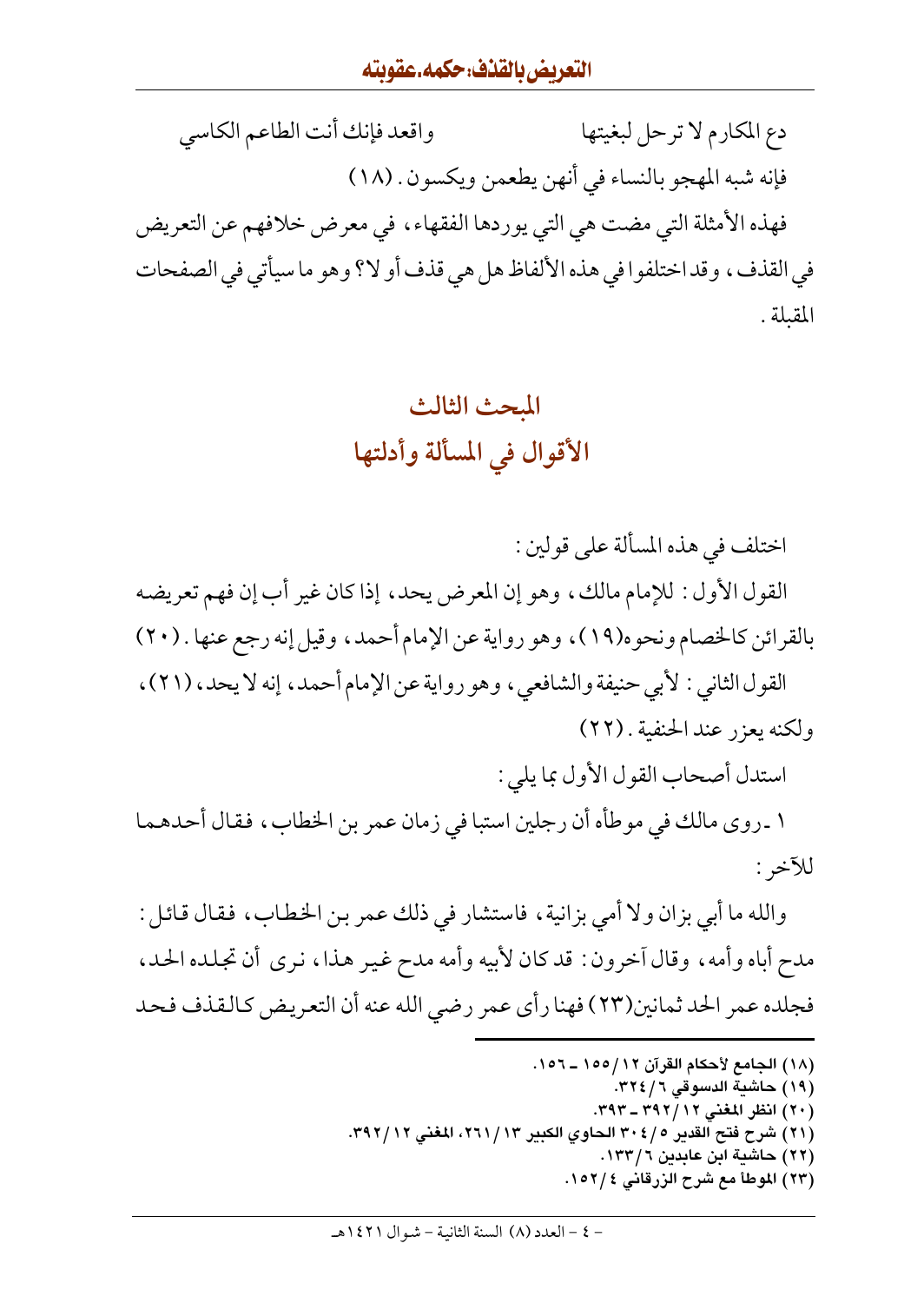المعرض، وكذلك أُثر عن عثمان رضي الله عنه فعل هذا . (٢٤)

٢ ـ إن الكناية قد تقوم بعرف العادة والاستعمال مقام النص الصريح، وإن كان اللفظ فيها مستعملاً في غير موضعه، أي مقولاً بالاستعارة . (٢٥)

٣-إن موضوع الحد في القذف إنما هو لإزالة المَعَّرة التي أوقعها القاذف بالمقذوف، فإذا حصلت المعرة بالتعريض وجب أن يكون قذفاً كالتصريح والمعوَّل على الفهم، وقد قال تعالى مخبراً عن شعيب : ﴿ إِنَّكَ لأَنتَ الْحَلِيمُ الرَّشِيدُ ﴾(٢٦)، أي السفيه الضال ، فعرضوا له بالسب بكلام ظاهره المدح . (٢٧)

وأما أدلة القول الثاني فهي كالتالي :

١ ـ «أن رسول الله صلى الله عليه وسلم جاءه أعرابي فقال : يا رسول الله ، إن امرأتي ولدت غلاماً أسود ـ يعرض بنفيه ـ فقال هل لك من إبل؟ قال : نعم، قال : ما ألـوانـها؟ قال : حمر ، قال : فيها من أورق؟ قال : نعم ، قال : فأنى لها ذلك؟ قال : أراه عرق نزعه ، قال: فلعل ابنك هذا نزعه عرق(٢٨)» . (٢٩)

٢ ـ أن الله تعالى قد فرَّق بين الخطبة والتصريح بها ، أباح التعريض في العدة ، وحرم التصريح، فكذلك في القذف. (٣٠)

٣ ـ إن الاحتمال الذي في الاسم المستعار شبهة ، والحدود تدرأ بالشبهات . (٣١) ٤ ـ ويعزر عند الحنفية، لأن الحد سقط للشبهة، وقد لحق الشين(٣٢) بالمخاطب فيعزر . (٣٣)

> (٢٤) مصنف ابن أبي شيبة ٥٣٨/٩. (٢٥) بداية المجتهد ٤٤١/٢. (٢٦) هود ٨٧. (٢٧) الجامع لأحكام القرآن ١٢/ ١٥٥. (٢٨) البخاري مع الفتح ١٨٢/١٨٢. (٢٩) المجموع شرح المهذب ٢٢/ ١١٣. (٣٠) المغنى ٢٩٢/١٢. (٣١) بداية المجتهد ٤٤١/٢. (٣٢) شانه يشينه ضد زانه، القاموس المحيط، مادة: شانه. (۳۳) حاشية ابن عابدين ١٣٣/٦.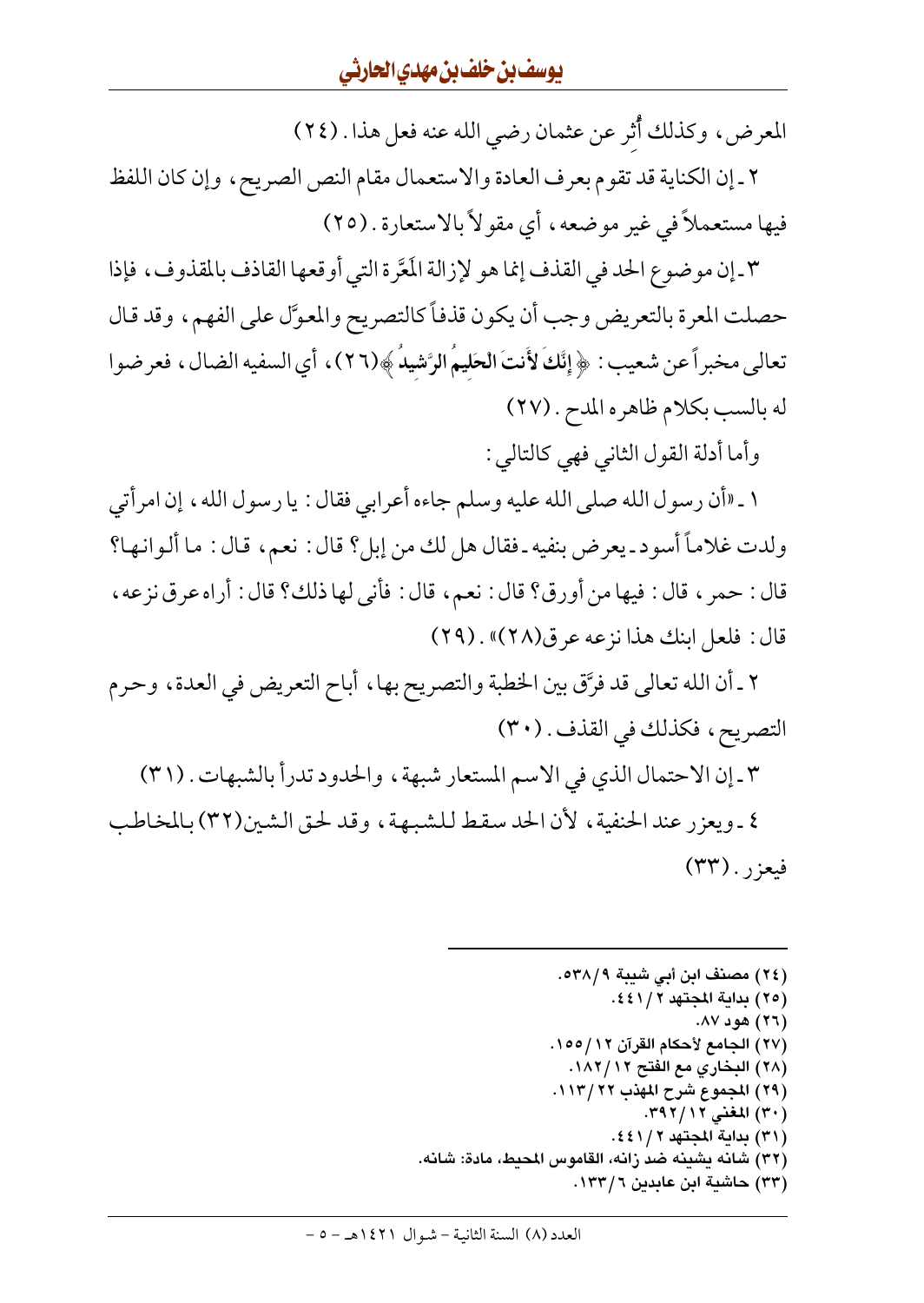المبحث الرابع الترجيح ورد أدلة القول المرجوح

ويترجح لي ـوالله أعلم ـالقول الأول ، لأن الحد بالتعريض مأثور عن الصحابة ، وهو فعل السلف أيضاً(٣٤) ولقوة تعليلاته، ويجاب عن أدلة القول الثاني المرجوح بما يلي : الدليل الأول : يجاب عنه بأن الأعرابي حينما أتى النبي صلى الله عليه وسلم أتاه مستفتيا، وليس في كلامه قذف، لا تصريح ولا كناية، ومن ثم شبَّة له النبي صلى الله عليه وسلم الحكم ليكون أذعن لقبوله وانشراح صدره . (٣٥)

ويمكن أن يقال : إنه لا أحد يأتي إلى ولي الأمر أو الإمام، ويقول : أريد أن أقذف أو أعرض، فإن صح هذا في الزوج، فلا ينسحب إلى غيره.

الدليل الثاني : وقد ذكر ابن حجر ـ رحمه الله ـ في فتح الباري جواباً عليه فقال : « . . إن التعريض بالخطبة جائز لأن النكاح لا يكون إلا بين اثنين، فإذا صرح بالخطبة وقع عليه الجواب بالإيجاب أو الوعد، فمنع، وإذا عرض فأفهم أن المرأة من حاجته، لم يحتج إلى جواب، والتعريض بالقذف يقع من الواحد، ولا يفتقر إلى جواب، فهو قاذف من غير أن يخفيه عن أحد فقام مقام التصريح» انتهى المطلوب من كلامه رحمه الله . (٣٦)

ويمكن أن يقال إن الشارع أباح التعريض بالخطبة لما فيه من المصالح، كحصول الزواج، بخلاف إباحة التعريض .

الدليل الثالث : إن الكناية قد تقوم في مواضع مقام النص ، وهي كذلك إذا كانت مع قرينة صارفة إلى أحد محتملاتها، ولذلك وقع الطلاق في الكناية . (٣٧)

الدليل الرابع : إنه متى ما ثبت أنه قذف ، فلا جزاء له إلا الحد ، لقوله تعالى : ﴿ وَالَّذِينَ

- (٣٤) انظر: أعلام الموقعين ١٦٨/٣.
	- (٣٥) أعلام الموقعين ١٦٧/٣.
	- (٣٦) فتح الباري ١٨٢/١٨٢.
- (٣٧) بداية المجتهد ٢ / ١٤٤، المغنى ٢٩ / ٣٩٢.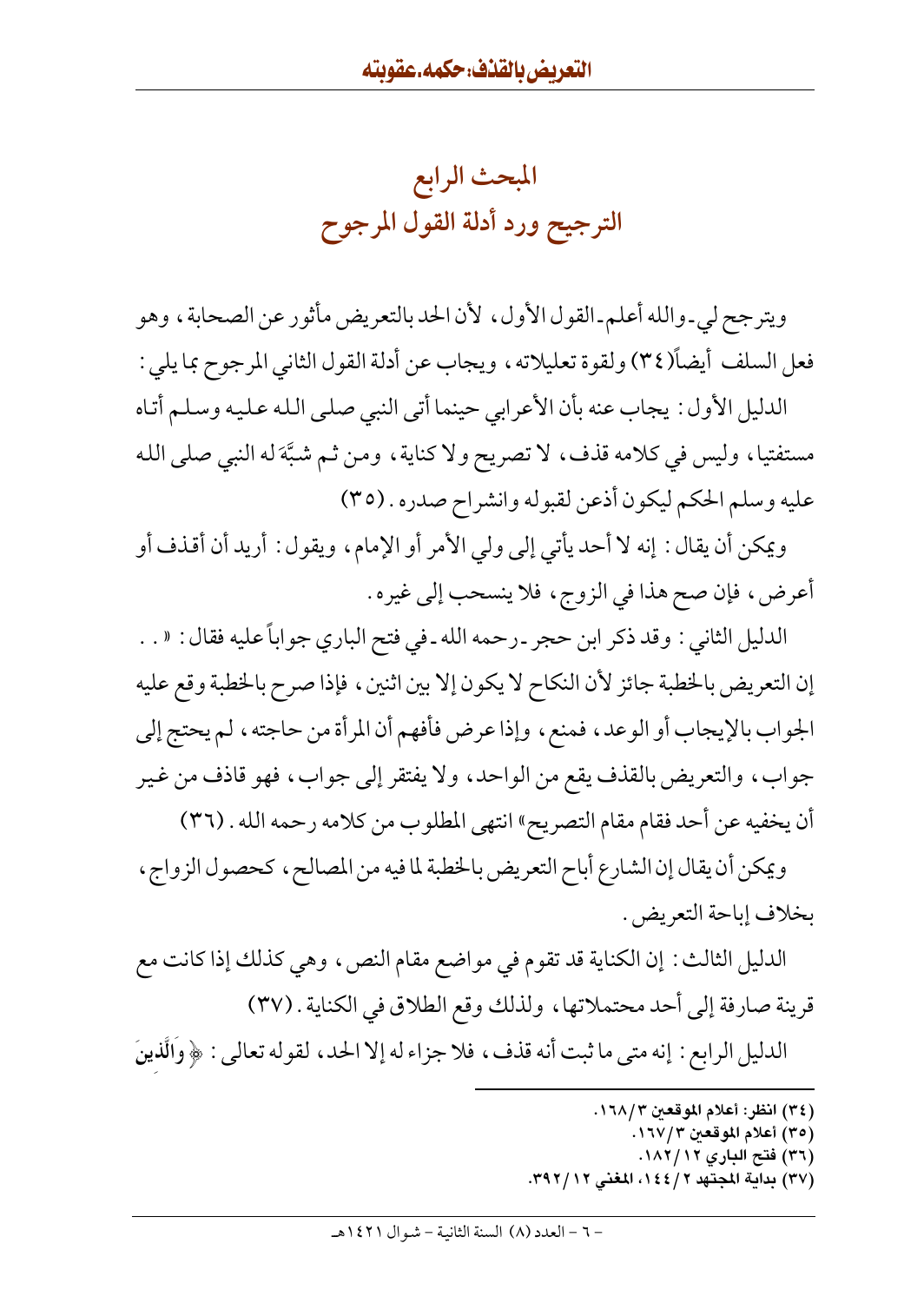يَرْمُونَ المُحْصَنَات ثُمَّ لَمْ يَأْتُوا بأَرْبَعَة شُهَدَاءَ فَاجْللدُوهُمْ ثَمَانينَ جَلْدَةً وَلا تَقْبَلُوا لَهُمْ شَهَادَةً أَبَدًا وَأَوْلَٰئِكَ هُمُ الْفَاسقونَ ﴾ . (٣٨)

> المبحث الخامس عقابه بالحد لمن يراه

الذين يرون أن المعرض قاذف، أوجبوا له الحد، وذلك صيانة لأعراض الناس، ودرءاً للمعرض أن يمتد إلى التصريح، وحكاية لفعل السلف رضوان الله تعالى عليهم، فهم الأدري بمصالح الأمة بعد رسول الله ﷺ.

والعقوبة وردت في القرآن الكريم ، حيث قال الله عز وجل : ﴿ وَالَّذِينَ يَرْمُونَ المُحْصَنَاتِ ثُمَّ لَمْ يَأْتُوا بأَرْبَعَة شُهَدَاءَ فَاجْلدُوهُمْ ثَمَانينَ جَلْدَةً وَلا تَقْبَلُوا لَهُمْ شَهَادَةً أَبَدًا وأُوْلَئكَ هُمُ الفَاسقُونَ ﴿ فَيَ ﴾ إِلاَّ الذينَ تَابُوا منْ بَعْد ذَلكَ وَأَصْلَحُوا فَإِنَّ اللَّهَ غَفُورٌ رَّحِيمٌ ﴾ . (٣٩) ، فهذه الآية الكر يمة بِيّنت أن القاذف يناله ثلاث عقوبات وهي :

١ ـ جلد القاذف ثمانين جلدة .

٢ ـ عدم قبول شهادته .

٣ ـ الحكم عليه بالفسق .

كذلك في قوله تعـالـى : ﴿ إِنَّ الذينَ يَرْمُونَ الْمُحْصَنَات الغَافلات الْمُؤْمنَات لُعنُوا في الدُّنْيَا وَالآخِرَةِ وَلَهُمْ عَذَابٌ عَظِيمٌ ﴾ (٤٠) ذكر ت عقاباً رابعاً .

٤ ـ وهو استحقاق اللعن والطرد والعذاب الأليم في الدنيا والآخرة . (٤١)

ويجلد العبد المعرض الذي أخذ حكم القاذف، أربعين جلدة، على الأصح من أقوال أهل العلم، قال عبدالله بن عامر بن ربيعة(٤٢): «أدركت أبا بكر وعمر ، وعثمان، ومن

- (٤٠) النور ٢٣.
- (٤١) انظر الجامع لأحكام القرآن ١٥٤/١٢ ـ ١٥٩، فتح القدير ١٠/٤.
- (٤٢) أبو محمد العنزي المدنى، مولده عام الحديبية، توفي سنة ٨٥ هــ، سير أعلام النبلاء ٥٢١/٣.

<sup>(</sup>٣٨) النور ٤.

<sup>(</sup>٣٩) النور ٤ ـ ٥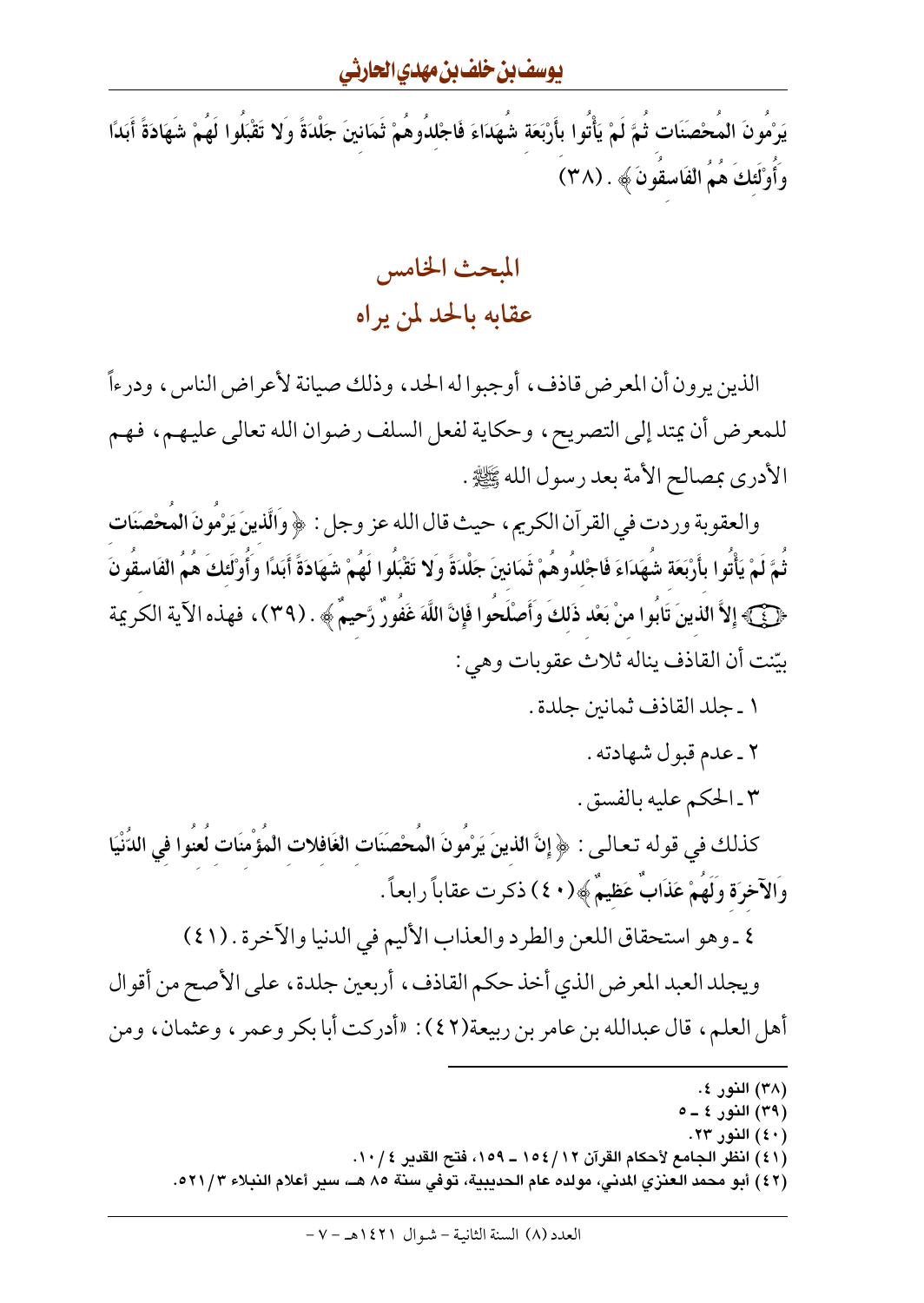بعدهم من الخلفاء، فلم أرهم يضربون المملوك إذا قذف إلا أربعين» . (٤٣)

وقال بعضهم : يجلد ثمانين أخذاً بعموم الآية، ولكن إجماع الصحابة خالفه، والحد هنا يتبعض فيخفف للعبد، بل قيل إن السوط الذي يجلد به العبد غير الذي يجلد به الحر ، أي أخف . (٤٤)

فأما إن تاب المعرض بعد الجلد قبلت شهادته ، وارتفع الفسق عنه ، وقال أبو حنيفة رحمه الله : لا تقبل شهادته أبداً(٤٥)، مخالفاً للجمهور، والسبب في الخلاف هل الاستثناء في قوله تعالىي : ﴿ وَلا تَقْبَلُوا لَهُمْ شَهَادَةً أَبَدًا وَأُوْلَئِكَ هُمُ الفَاسقُونَ ﴿ فَيَ إِلأَ الذينَ تَابُوا . . ﴾، يعود إلى الجملة المتقدمة أو يعود إلى أقرب مذكور؟

فمن قال : إن الاستثناء للجملة كلها ، قال التوبة ترفع الفسق ، ورد الشهادة ، ومن قال إنه يعود إلى أقرب مذكور وهو الفسق وهم الحنفية ، قال : التوبة ترفعه وترد الشهادة .

ويجاب عن قولهم، بأن ارتفاع الفسق ورد الشهادة أمر غير مناسب في الشرع، أي خارج عن الأصول، لأن الفسق متى ارتفع قبلت الشهادة، وليس من رمي غيره بالزنا بأعظم جرم من مرتكب الزنا، والزاني إذا تاب قبلت شهادته، لأن التائب من الذنب كمن لا ذنب له، وقوله «أبداً» أي ما دام قاذفاً ولم يتب، كما قال : لا تقبل شهادة الكافر أيداً. (٤٦)

# المبحث السادس كيفية التعزير عند من قال به وصفته

يستطيع كل مسلم حال التعريض أن يعزر المعرض بالقذف إذا فهم منه ذلك، بشرط أن يكون في حال التعريض أو حين مباشرته له لأنه من باب إزالة المنكر ، والشارع ولي كل

> (٤٣) المصنف ٤٣٧/٧: (٤٤) انظر المغنى ٣٨٨/١٢، بداية المجتهد ٢ / ٤٤١ ـ ٤٤٢. (٤٥) انظر: شرح فتح القدير ٢٢٤/٥. (٤٦) انظر بداية المجتهد ٢ /٤٤٣، الجامع لأحكام القرآن ١٦ / ١٦١ ــ ١٦٢، فتح القدير ١١ / ١٠.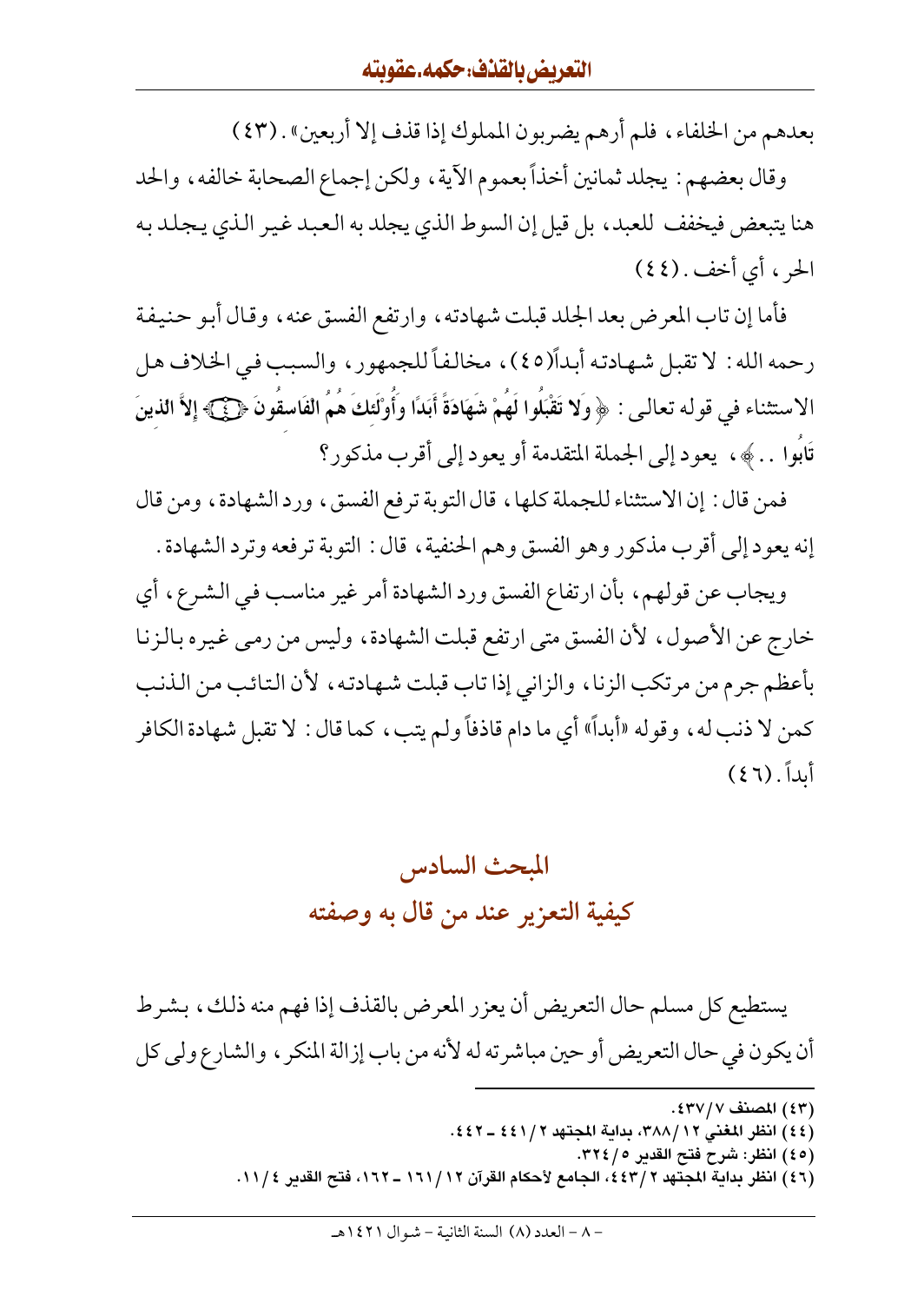واحد ذلك، حيث قال رسول الله صلى الله عليه وسلم : «من رأى منكم منكراً فليغيره بيده فإن لم يستطع فبلسانه ، فإن لم يستطع فبقلبه وذلك أضعف الإيمان» . (٤٧)

وبعد الفراغ منه ليس لكل أحد أن يعزر إلا الحاكم لأن له الولاية العامة على المسلمين ، ولأن التعزير مفوض إلى رأيه وليس مقدراً كالحد . (٤٨)

فعلى ذلك إذا انتهى الجاني من معصيته فلا يعزره إلا الإمام، نفهم من ذلك أمرين : ١ ـ إن إزالة المنكر ليست تعزيراً وإنما هي كف للجاني عن المعصية .

٢ ـ لا يجوز لأي فرد أن يعزر الجاني بعد ارتكابه معصيته وإنما ذلك للإمام فقط . (٤٩) وهناك من يستطيع أن يقوم بالتعزير سوى الإمام كالأب، ولكن في جانب التعريض ـ في رأيي ـ ليس له ذلك لأن المقذوف لا يرضى به غالباً، فلا يريد أن يأخذ بحقه أحد إلا الإمام، ولأن الأب متهم في هذا المقام فلربما أخذته الرأفة فيهمل في العقاب .

أما الزوج، فلا يعزر زوجته إلا ما كان له فيه حق كنشوزها عنه أو خروجها بدون إذنه ، أو ما كان لله تعالى فيه حق كترك الصلاة، وهذا عند الفقهاء(٥٠)، أما إن عرضت بأحد من الناس فلا يقيم هو حد التعزير عليها ، بل يقيمه الإمام لأن ولايته أوسع في إقامة التعازير من ولاية الزوج، ولأن العشرة بالمعروف مقدمة، فينبغي التضييق في التعزير والتأديب، والله تعالى أعلم.

### صفة تعزيره

بما أن التعريض بالقذف من جنس القذف ، فالتعزير فيه يكون من جنس عقوبة القذف ، ألا وهو الجلد، فمتى امتنعت إقامة الحد لفقد شرط أو وجود مانع، أو كانت الجريمة دون جرية الحد، كان هناك الجلد أو الضرب كما يسمى (٥١)، بل إن أغلب التعازير يكون

- (٤٨) انظر حاشية ابن عابدين ١٠٣/٦، التعزير في الإسلام ٧٩.
	- (٤٩) التعزير في الإسلام ٨٠.
- (٥٠) انظر المغنى ٢٢٢/ ٢٢٢ \_ ٢٢٣, ٢٢٤ إحياء علوم الدين ٢ /٤٧\_ ٤٩.
	- (٥١) انظر لاتحاد التسمية: العقوبة ١٨٦.

<sup>(</sup>٤٧) مسلم مع النووي ٢٢/١.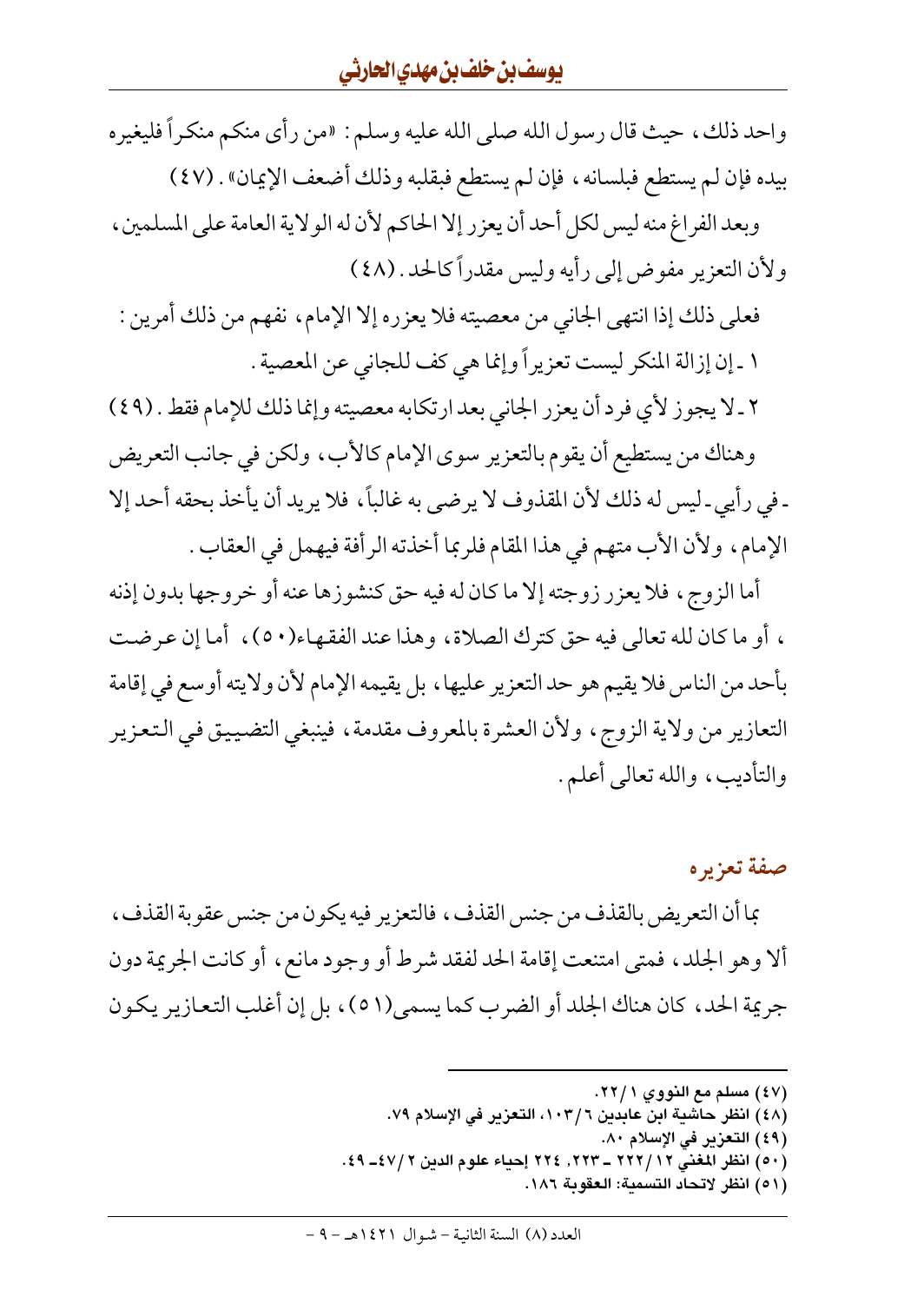عقابها هو الضرب، كما هو مفصل عند كثير من الفقهاء(٥٢)، قال الكاساني(٥٣) في البدائع : «إن التعزير إذا وجب بجناية ليس من جنسها ما يوجب الحد فإن الإمام بالخيار ، إن شاء عزره بالضرب، وإن شاء بالحبس، وإن شاء بالتوبيخ، أما إذا وجب التعزير بجناية في جنسها الحد لكنه لم يجب لفقد شرطه، كما إذا قال لصبي أو مجنون : يا زان! فإن التعزير فيه يكون بالضرب»(٥٤) انتهى كلامه رحمه الله .

وحيث إن ضرب القاذف أخف، لشيئين :

١ ـ أن القاذف قد يكون صادقاً في قذفه ، ولربما قصر الشهود عن الشهادة ، للندب على الستر ، فأدى ذلك إلى التخفيف .

٢ ـ أن القاذف قد غلظت عليه العقوبة في إبطال شهادته ، فغير جائز التغليط عليه من جهة شدة الضرب(٥٥) فو جب كذلك التخفيف في تعزير المعرض، فيكون الضرب بالكيفية التي يتحقق معها المقصود من شرعه عقاباً، ويكون وسطاً لا هو بالشديد المتلف فيكون مجاوزاً للمشروع، ولا هو باليسير فلا يكون فيه الإيلام المطلوب. (٥٦)

ثم يأمر الإمام بضربه بسوط لا ثمرة فيه، قال الجوهري «ثمرة السياط عقد أطرافها»(٥٧)، ويكون وسطاً، والدليل : «أن الرسول صلى الله عليه وسلم أتى له بسوط مكسور، فقال: فوق هذا، فأتى بسوط جديد لم تقطع ثمرته، قال: دون هذا، فأتبى بسوط قد ركب به ولان فأمر به رسول الله صلى الله عليه وسلم» . (٥٨)

وقال الرملي في نهاية المحتاج عن صفة السوط : «ويكون بين غصن رقيق جداً، وعصا غير معتدلة وبين رطب ويابس ، بأن يعتدل جرمه ورطوبته عرفاً ، ليحصل به الزجر مع أمن الهلاك، فيمتنع بخلاف ذلك لما يخشى من شدة ضرره أو عدم إيلامه» . (٥٩)

- (٥٧) الصحاح مادة ثمر ٦٠٦/٢.
- (٥٨) الموطأ مع شرح الزرقاني ١٤٦/٤ ـ ١٤٧.
	- $.570 572 / V(09)$

<sup>(</sup>٥٢) انظر الأحكام السلطانية ٣٨٧، التشريع الجنائي الإسلامي ١ / ٦٨٩ ـ ٦٩٠.

<sup>(</sup>٥٣) هو أبو بكر بن مسعود بن أحمد الكاساني، فقيه حنفي، له (السلطان المبين في أصول الدين)، توفي فـي حلب سنة ٥٨٧ هــ، الأعلام ٧٠/ ٧٠. (٥٤) بدائع الصنائع ٦٤/٧. (٥٥) أحكام القرآن٣/ ٣٦٤. (٥٦) انظر التعزير ٣٥٢.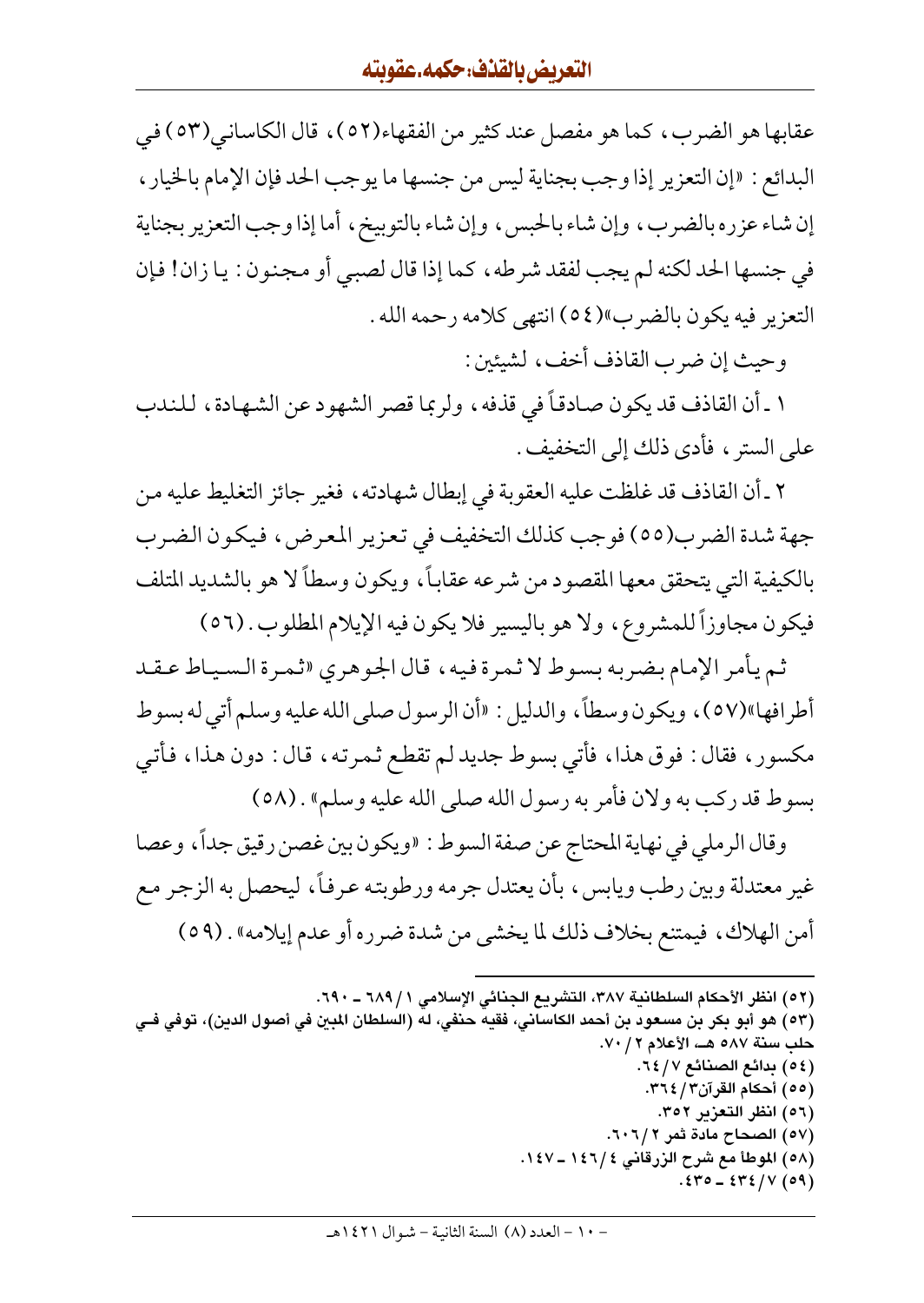ولا يزاد في تعزير المعرض على عشرة أسواط، لحديث أبي بردة الأنصاري، أنه سمع النبي ﷺ يقول : «لا يجلد فوق عشرة أسواط إلا في حد من حدود الله تعالى» متفق عليه(٦٠)، وإن كان قد خولف من قبل مالك والشافعي، واستدلوا بأثار من الصحابة زاد فيها التعزير على عشرة أسواط، ولكن عمل الصحابة المخالف للمنصوص ليس بدليل، فلعله لم يبلغهم الحديث لا سيما وقد قال الشافعي ـ رحمه الله ـ : «إذا صح الحديث فهو مذهبي» . (٦١)

ولا يُجرَّد المعرض حال تعزيره من ثيابه ، إلا ما كان مانعاً كالفرو والحشو ، فقد أُثر عن المغيرة بن شعبة في المحدود : «أينزع عنه ثيابه؟ قال : لا، إلا أن يكون فرواً أو محشواً» وكذلك عن ابن مسعود: «لا يحل في هذه الأمة تجريد ولا مدّ»(٦٢) وقال الشافعي وأحمد: يُترك عليه قميص أو قميصان لأن الأمر بالجلد لا يقتضي التجريد، واستدل مخالفهما بفعل علي رضي الله عنه ، ولكن الصحيح المأثور عنه بخلافه . (٦٣)

ولا يضرب في التعزير على الوجه والفرج، أما الـوجه فلأن الـنبي ﷺ لما أمر برجم الغامدية، أخذ حصاة كالحصاة ورماها بها، ثم قال للناس: «ارموها واتقوا الوجه»(٢٤) وأما الفرج فلأن الضرب عليه متلف، إذ لا يحتمل الضرب(٦٥)، وقال الإمام مالك : «لا يضرب إلا في الظهر» ، (٦٦) ولا بأس بضرب غيره ما دام أن المقصود هو التأديب ، قال شيخ الإسلام ابن تيمية ـ رحمه الله ـ في كتابه (السياسة الشرعية) عن صفة الجلد: «والجلد الذي جاءت به الشريعة هو الجلد المعتدل بالسوط الوسط، فإن خيار الأمور أوساطها ، قال على رضي الله عنه : «ضرب بين ضربين ، وسوط بين سوطين» إلى أن قال ـ رحمه الله ـ : «ولا تجرد ثيابه كلها، بل ينزع عنه ما يمنع ألم الضرب من الحشايا والفراء

- (٦٠) البخاري مع الفتح ١٨٢/١٢، مسلم مع النووي ٢٢١/٤.
	- (٦١) سبل السلام ٤ /١٣٢٥.
	- (٦٢) انظر لهذه الآثار نصب الراية ٣٢٣/٣ ـ ٣٢٤.
- (٦٣) انظر شرح فتح القدير ٢١٨/٥، وينظر للمأثور الصحيح المصنف ٣٧٣/٧.
- (٦٤) مسند أحمد مع الفتح الرباني ٩٩/١٦، سنن أبي داود مع العون ١٢/١٢.
	- (٦٥) التعزير ٣٤٨.
	- (٦٦) المدونة الكبرى ٢٤٣/٦.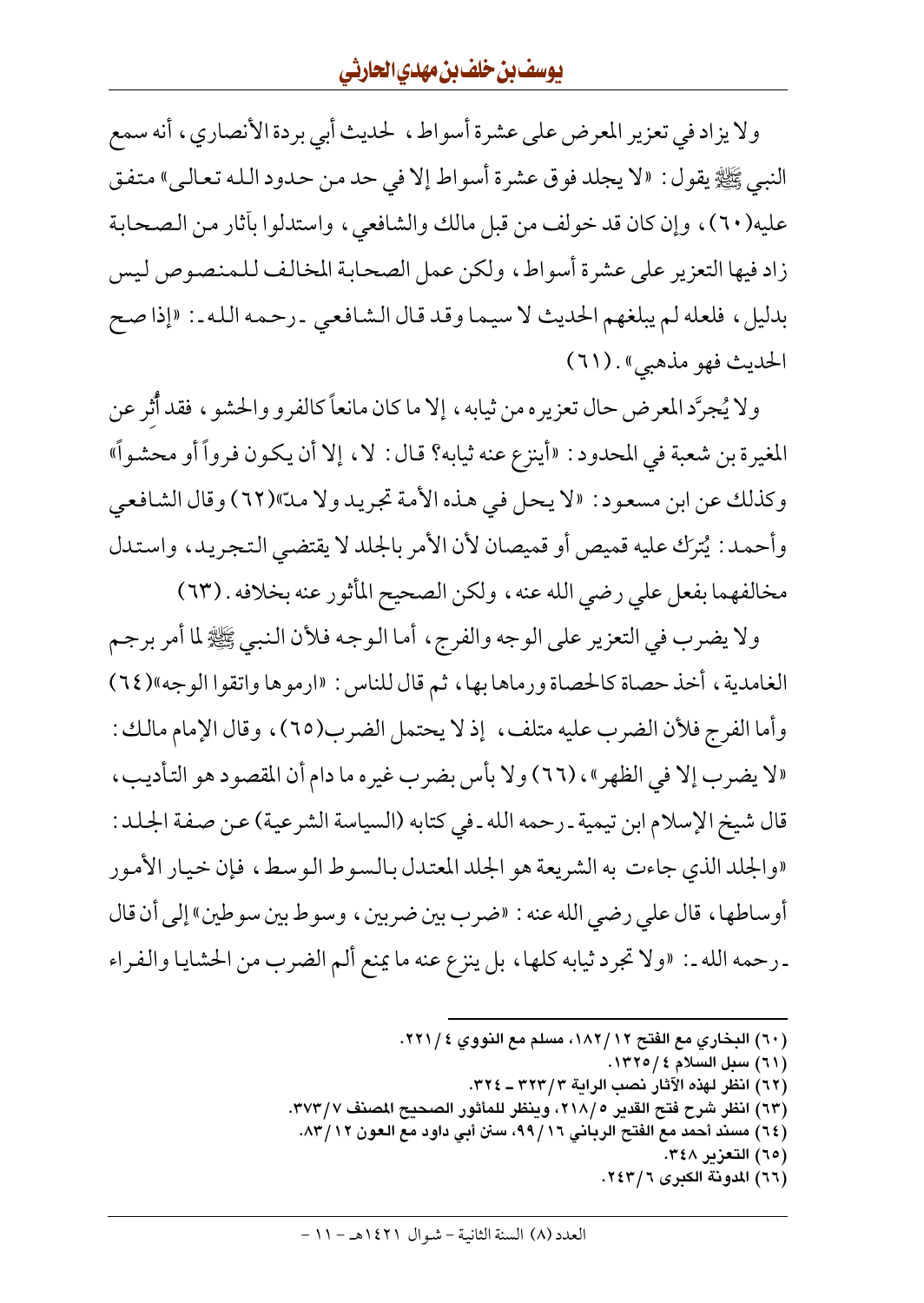#### التعريض بالقذف: حكمه.عقوبته

ونحو ذلك، ولا يربط إذا لم يحتج إلى ذلك، ولا يضرب وجهه، فإن النبي صلى الله عليه وسلم قال : «إذا قاتل أحدكم فليتق الوجه»(٦٧) ولا يضرب مقاتله ، فإن المقصود تأديبه لا قتله ، ويعطي كل عضو حظه من الضرب ، كالظهر والأكتاف والفخذين ونحو ذلك»(٦٨) انتهى كلامه رحمه الله .

> المبحث السابع موانع العقوبة

هناك شروط للقذف، متى ما اختل واحد منها امتنعت العقوبة، وبما أن هناك مَن قال : إن المعرض قاذف، وجب توافر شروط القذف في المعرض حتى يتم الحد .

فمن الشروط المختصة بالمعرض، شرطان، أن يكون بالغاً، وهذا بالاتفاق، لأنهما أصلا التكليف، ولقول النبي صلى الله عليه وسلم : «رفع القلم عن ثلاث عن النائم حتى يستيقظ، وعن الصبي حتى يحتلم، وعن المجنون حتى يفيق»(٦٩)، فإن كان المعرض مجنوناً، امتنعت العقوبة ، وإن كان صبياً لا يحد(٧٠) ، لكن إن كان مراهقاً(٧١) بحيث يؤذي قذفه أو تعريضه فإنه يعزر تعزيراً مناسباً . (٧٢)

وأما شروط المعرَّض به، فمنها العقل والبلوغ، لأنهما شرطا التكليف، ولأن الحد إنما وضع للزجر عن الأذية بالمضرة الواقعة على المقذوف، ولا مضرة على من عدم العقل والبلوغ. (٧٣)

ومن شروطه أيضاً الإسلام، فتمتنع العقوبة على قاذف الكافر لأن الكفر نقصان عن

- (٦٧) البخاري مع الفتح ٥ /٢١٥، مسلم مع النووي ١٦٥/١٦.
	- (٦٨) السياسة الشرعية ٩٥.
	- (٦٩) سنن أبي داود مع العون ١٢/ ٤٧.
- (٧٠) بداية المجتهد ٢ / ٤٤٠، الجامع لأحكام القرآن ١٢ /١٥٥.
- (٧١) المراهق: الـغلام الذي قارب البلوغ، طلبة الطلبة في الاصطلاحات الفقهية ٨٣.
	- (٧٢) حاشية ابن عابدبن ٨١/٦، فقه السنة ٤٤٢/٢.
		- (٧٣) الجامع لأحكام القرآن ١٢/ ١٥٥.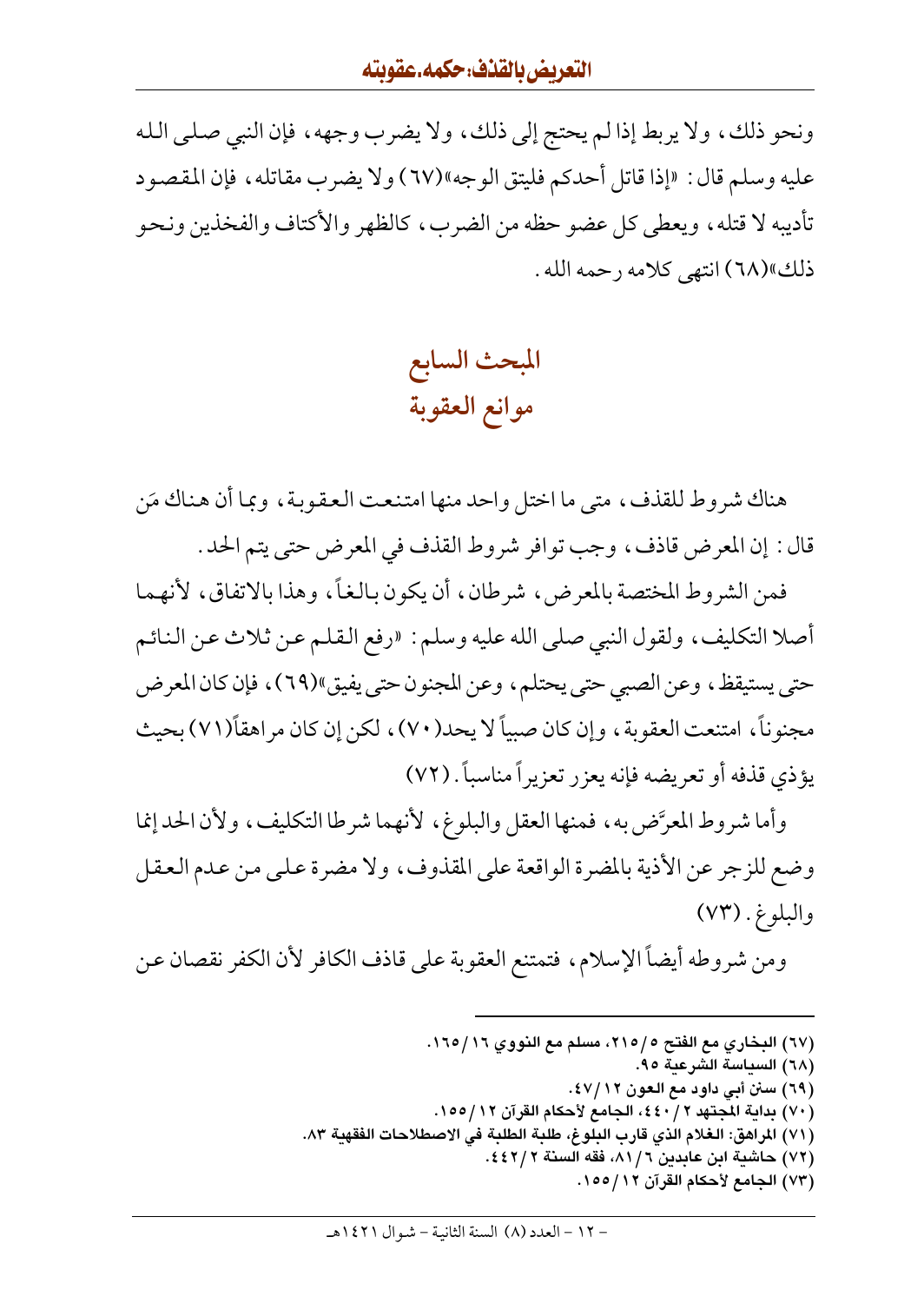كمال الإحصان(٧٤) ومن الشروط كذلك الحرية، وهي شرط عند الجمهور لأن الرق نقص في الإحصان ، ولما منع نقص الرق أيضاً من كمال حد الزنا كان أولى أن يمنع من حد قذفه بالزنا . (٧٥)

ومن الموانع كون المقذوف غير عفيف، وهي شرط فيه، حيث إن معنى ﴿المحصنات ﴾ في آية النور ، العفائف ، كما قال بذلك المفسرون(٧٦) ولأن الشبهة والتهمة دائرة لحَلٍّ مَنْ قَذَقَهُ .

ويسقط حد التعريض بالقذف بمجيء المعرض بأربعة شهداء، لقوله تعالى : ﴿ وَالَّذِينَ يَرْمُونَ المُحْصَنَات ثُمَّ لَمْ يَأْتُوا بأَرْبَعَة شُهَدَاءَ فَاجْلدُوهُمْ ثَمَانينَ جَلْدَةً وَلا تَقْبَلُوا لَهُمْ شَهَادَةً أَبَدًا وَأُوْلَئِكَ هُمُ الفَاسقَونَ ﴾ فدلت الآية على أنهـم إذا جـاءوا بـأربـعـة شـهـداء فـإن الحـد يسـقط  $(VV)$ . عنهم

كما يسقط الحد أيضاً عن المعرض إذا اعترف وأقر من عرَّضَ به لقول النبي صلى الله عليه وسلم : «واغْدُيا أنيس إلى امرأة هذا، فإن اعترفت، فأرجمها» . (٧٨)(٧٩)

كما يسقط الحد أيضاً إذا كان المعرض أباً وإن علا ، أو أمَّأ وإن علت ، لوجود الأوامر التي تنص على الإحسان إلى هؤلاء، وفي إقامة الحد ترك لاحترامهم الواجب شرعاً، ولأن الأبوة معنى يسقط القصاص(٨٠)، وهذا على القول الراجح .

ويسقط إذا كان المعرض زوجاً لأن للزوج إذا تيقن من زنا زوجته أن يلاعن ، فهو الطريق للنجاة سوى إحضاره للشهود(٨١) وقال النبي صلى الله عليه وسلم لهلال بن أمية حينما نزلت آيات اللعان : «ابشر يا هلال فقد جعل الله لك فر جاً ومخر جاً . . » ، أي مخر جاً من أن يقام عليك حد القذف .

- (٧٦) تفسير الطبري ٩/ ٢٦٥، والرجال مثلهن انظر تفسير ابن كثير ٣٥١/٣.
	- (٧٧) بداية المجتهد ٢ / ٤٤١.
	- (٧٨) البخاري مع الفتح ١٤٠/١٢، مسلم مع النووي ٢٠١٥/١١ ٢٠٦.
		- (٧٩) المغنى ٢٥٤/١٢، الحاوي الكبير ٢٥٥/١٣.
		- (٨٠) انظر المهذب ٢٢ / ١٠٤، الفقه الإسلامي وأدلته ٨٠ / ٨٠.
			- (٨١) انظر المغنى ٢٨٦/١٢، حاشية ابن عابدين ٩٤/٦.

<sup>(</sup>٧٤) الحاوي الكبير ٢٥٥/١٣.

<sup>(</sup>٧٥) المغنى ٢٨٥/١٢، الحاوي الكبير ٢٥٥/١٣.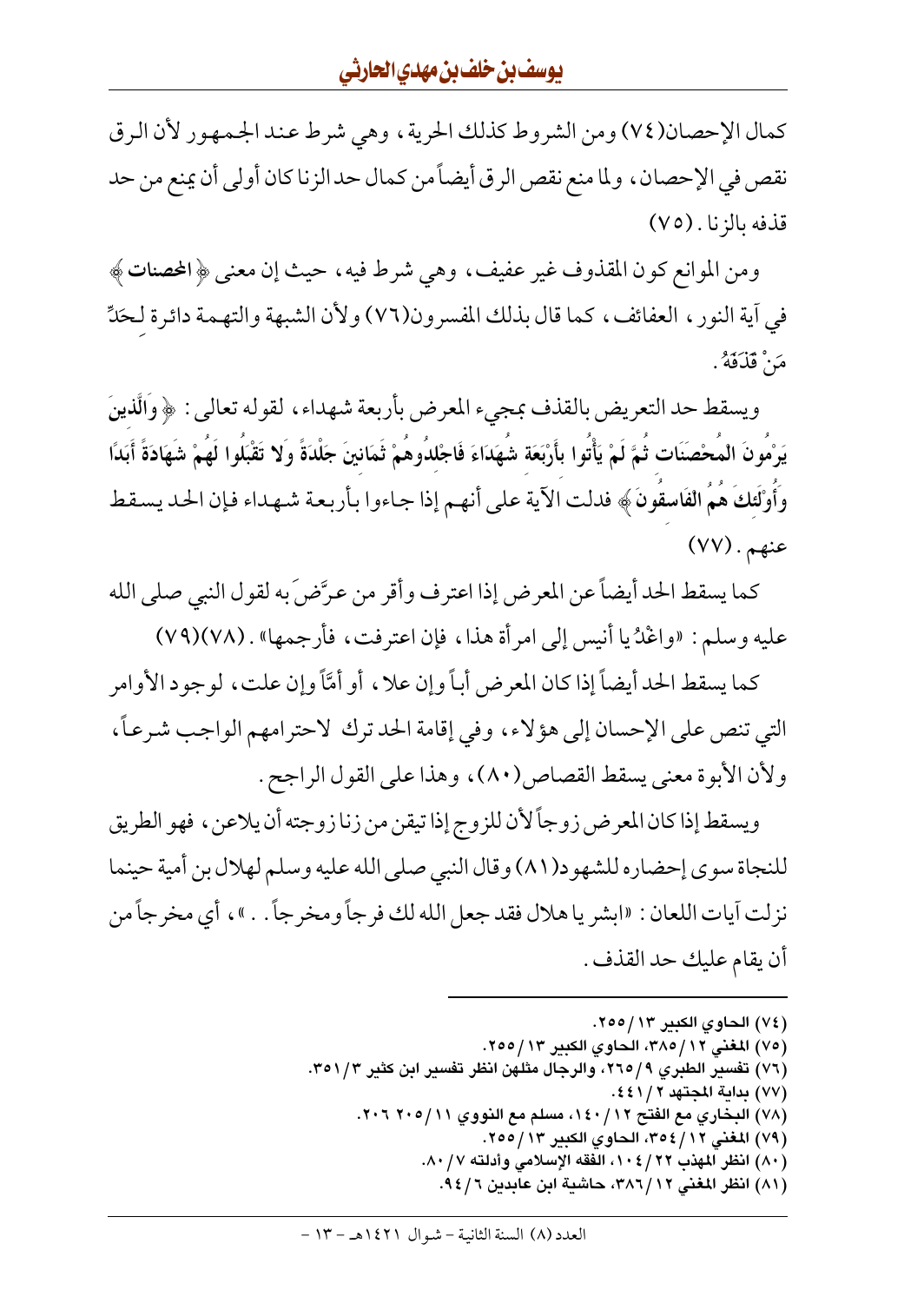ويسقط بعفو المعرَّض به، وعدم مطالبته، ما لم يبلغ الإمام، وذلك عند مالك ـ رحمه الله تعالى ـ (٨٢)، أما بقية الفقهاء فإن رأيهم لا يردُ هناك لأنهم لا يرون أن التعريض قذف، فيكون هناك حد، فينظر أيسقط بالعفو أو لا؟ ويسقط التعزير بالعفو عند الحنفية لأنه في جملته حق غالب للعبد . (٨٣)

ويسقط إذا كان التعريض لم تحتف به قرائن ترفعه للقذف، وهو عند المالكية(٨٤)، ومثلواله بالخصام ونحوه، ويمكن أن يستدل لهم بأن حادثة التعريض التي وقعت في عهد عمر رضي الله عنه ما كان ليحكم فيها بالحد لولا الخصومة ، حيث إن المعرض هناك قد مدح أباه وأمه، لكن ليس له ذلك في تلك الحال .

وفي الختام، أود أن أشير إلى أن النية في الغالب لمن يعرض في القذف هو قصد الشر ، فكان ذلك مؤشراً لترجيح القول بأنه يحد، ويعامل المعرض بناء على نيته .

ويتضح أيضاً من خلال البحث احتياط الشريعة للأعراض، حتى أنها عاقبت المعرض الذي وَرَّى بِقوله ، فالنفس الإنسانية أبيَّه في هذا ، وترفض المساس لها بأي شيء ، حتى قال قائلهم :

لا بارك الله بعد العرض بالمال أصون عرضي بمالي لا أدنسه فوجب بذلك اتباع الأراء الفقهية التي تراعي العاطفة نحو العرض، ومراعاته مقصد من مقاصد الشريعة .

كما أنه يظهر من ثناياه أن الشريعة الإسلامية، تعامل المجرم حال عقوبته معاملة رفق وبالأخص حال التعزير ، لأن المقصود منه التأديب ، فهو وإن أخطأ ، إلا أنه إنسان ظلوم جهو ل والعدوان غريز ة فيه .

كما ظهر أيضاً، أنه يجب إنكار المنكر من الفعل والقول، من تصريح وتعريض، ومحاولة إزالته حال وقوعه ، مصداقاً لقول النبي صلى الله عليه وسلم : «من رأى منكم منكراً فليغيره بيده، فإن لم يستطع فبلسانه ، فإن لم يستطع فبقلبه ، وذلك أضعف الإيمان» هذا والله أعلم وصلى الله على سيدنا ونبينا محمد وعلى أله وصحبه أجمعين .

- (٨٢) بداية المجتهد ٤٤٢/٢.
- (۸۳) حاشية ابن عابدين ١٢٣/٦. (٨٤) حاشية الدسوقي ٣٢٤/٦، المغنى ٣٩٣/١٢.
-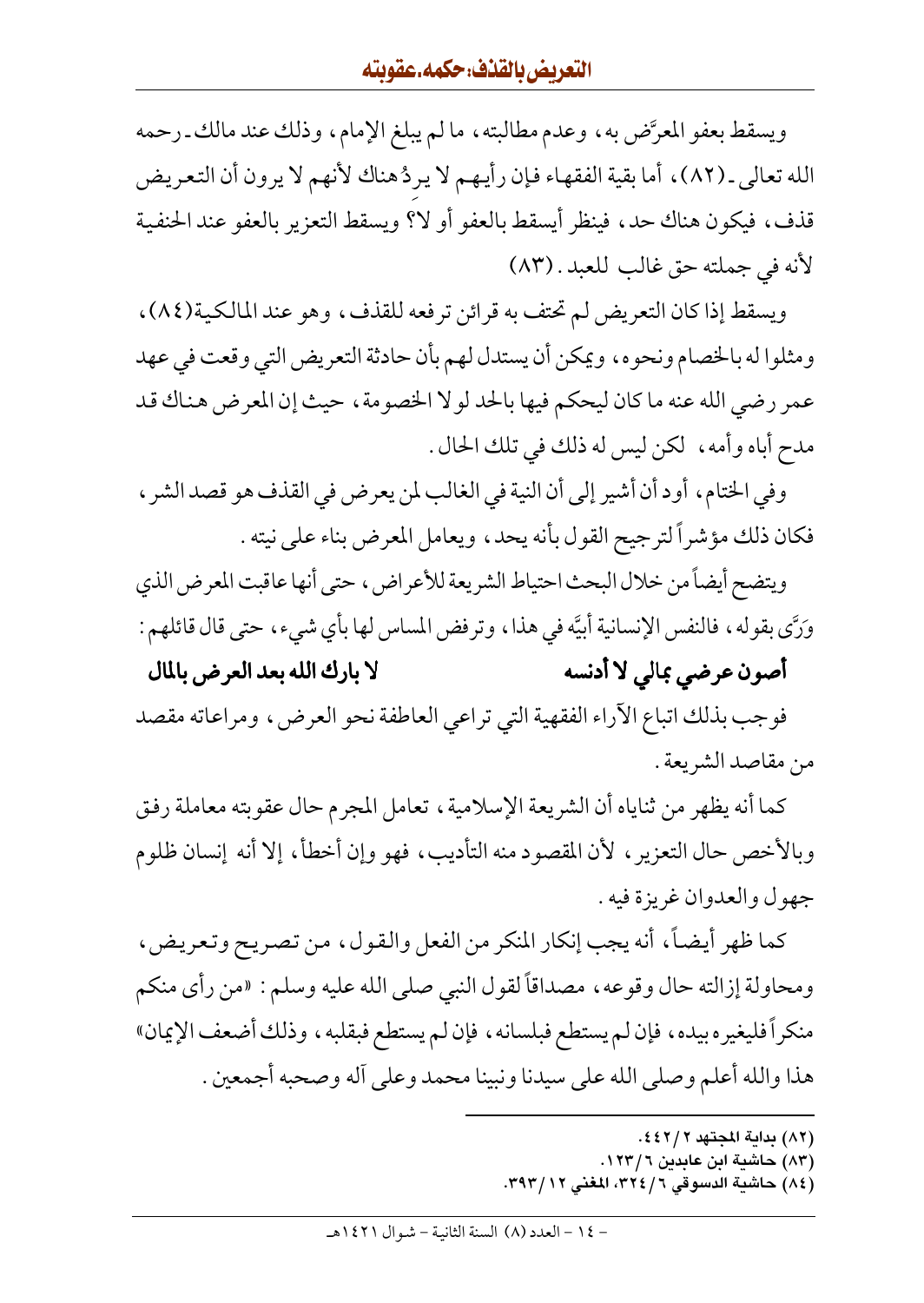ثبت المراجع

أو لاً: القرآن الكريم. ثانياً: كتب التفاسير: ــ جامع البيان في تأويل آي القرآن، لمحمد بن جرير الطبري، دار الكتب العلمية، الطبعة الأولى، ١٤١٢هــ. ٢ \_ فتح القدير الجامع بين فني الرواية والدراية من علم التفسير، لمحمد بن على الشوكاني، دار الوفاء، تحقيق عبدالرحمن عميرة الطبعة الأولى، ١٤١٥هـ. ٣ ـ الجامع لأحكام القرآن لمحمد بن أحمد القرطبي، دار الكتاب العربي، تحقيق عبدالرزاق المهدي، الطبعة الأولى، ۱۱٤۱۸هـ ٤ ـ أحكام القرآن، لأحمد بن على الرازي الجصاص، دار الكتب العلمية، تحقيق عبدالسلام محمد على شاهين. ه ـ تفسير القرآن العظيم، لإسماعيل بن كثير القرشي، مؤسسة الريان للطباعة والنشر، الطبعة الثانية، ١٤١٧هــ. ثالثاً: الحديث وشروحه: ١ \_ شروح الزرقاني على موطأ الإمام مالك، محمد بن عبدالباقي الزرقاني، دار المعرفة، ١٤٠٩هــ. ٢ ــ مصنف ابن أبي شيبة الكتاب المصنف في الأحاديث والآثار» لأبي بكر بن أبي شيبة، الدار السلفية، الطبعة الأولى، ١٤٠١هـ. ٣ ــ فتح الباري بشرح صحيح البخاري، لأحمد بن على العسقلاني، دار الريان للتراث، ١٤٠٧هــ. ٤ ـ المصنف، لعبدالرزاق بن همام الصنعاني، تحقيق حبيب الرحمن الأعظمي، المكتب الإسلامي. ه ــ صحيح مسلم بشرح النووي، ليحيى بن شرف النووي، دار الريان للتراث. ٦ ــ سبل السلام شرح بلوغ المرام لمحمد بن إسماعيل الصنعاني، دار الجيل، ١٤٠٧هــ. ٧ ـ الفتح الرباني شرح مسند الشيباني، لأحمد بن عبدالرحمن البنا، دار إحياء التراث العربي. ٨ ــ عون المعبود شرح سنن أبي داود، لمحمد العظيم آبادي، دار الكتب العلمية، الطبعة الأولى، ١٤١٠هــ. ٩ ــ نصب الراية، لعبدالله بن يوسف الزيلعي، دار الحديث. رابعاً: كتب الفقه المتقدمة: الحاوي الكبير، لعلى بن محمد الماوردي، تحقيق على محمد معوض، وعادل أحمد عبدالموجــود، دار الــكــتـب العلمية، الطبعة الأولى، ١٤١٤هـ. ٢ ــ حاشية الدسوقى على الشرح الكبير، لمحمد بن أحمد الدسوقى، تحقيق محمد عبدالله شاهين، دار الــكـتـب العلمية، ١٤١٧هــ ٣ ــ شرح فتح القدير، لابن الهمام الحنفي، حققه عبدالرزاق غالب المهدي، دار الكتب العلمية، ١٤١٥هــ، وطبعة مصطفى الحلبي ١٣٨٩هـ. ٤ ــ المغني، لـعبد الله بن أحمد بن قدامة، تحقيق عبدالله التركي وعبد الفتا ح الحلو، هجر للطباعة والــنــشــر، الطبعة الثانية، ١٤١٣هـ. ه ــ كشاف القناع عن متن الإقناع، منصور بن يونس البهوتي، تحقيق محمد حسن الشافعي، دار الكتب العلمية الطبعة الأولى، ١٤١٨هـ. ٦ ــ رد المحتار على الدر المختار، لمحمد أمين الشهير بابن عابدين، تحقيق على محمد مــعــوض وعــادل أحــمـد عبدالموجود، دار الكتب العلمية، الطبعة الأولى، ١٤١٥هـ. ٧ ــ بداية المجتهد ونهاية المقتصد، لمحمد بن أحمد بن رشد القرطبي، دار الكتب العلمية، الطبعــة الــعــاشــرة، ۰۸ ۱٤۰۸هـ ٨ ــ المجموع شرح المهذب، للنووي وتكملته محمد بن نجيب المطيعى، دار إحياء التراث العربي، ١٤١٥هــ. ٩ ــ بدائع الصنائع في ترتيب الشرائع، لأبي بكر بن مسعود الكاساني، تحقيق محمد معوض وعادل عبدالموجود، دار الكتب العلمية، الطبعة الأولى، ١٤١٨هـ.. ١٠ ــ نهاية المحتاج إلى شرح المنهاج، لمحمد بن أحمد بن حمزة الرملي، مصطفى بابي الحلبي، بمصر، طبــعــة ١٣٨٦هـ..، وطبعة ١٣٧٧هـ. ١١ ــ المدونة الكبرى، للإمام مالك بن أنس، دار صادر، بيروت.

خامساً: كتب الفقه المعاصرة: